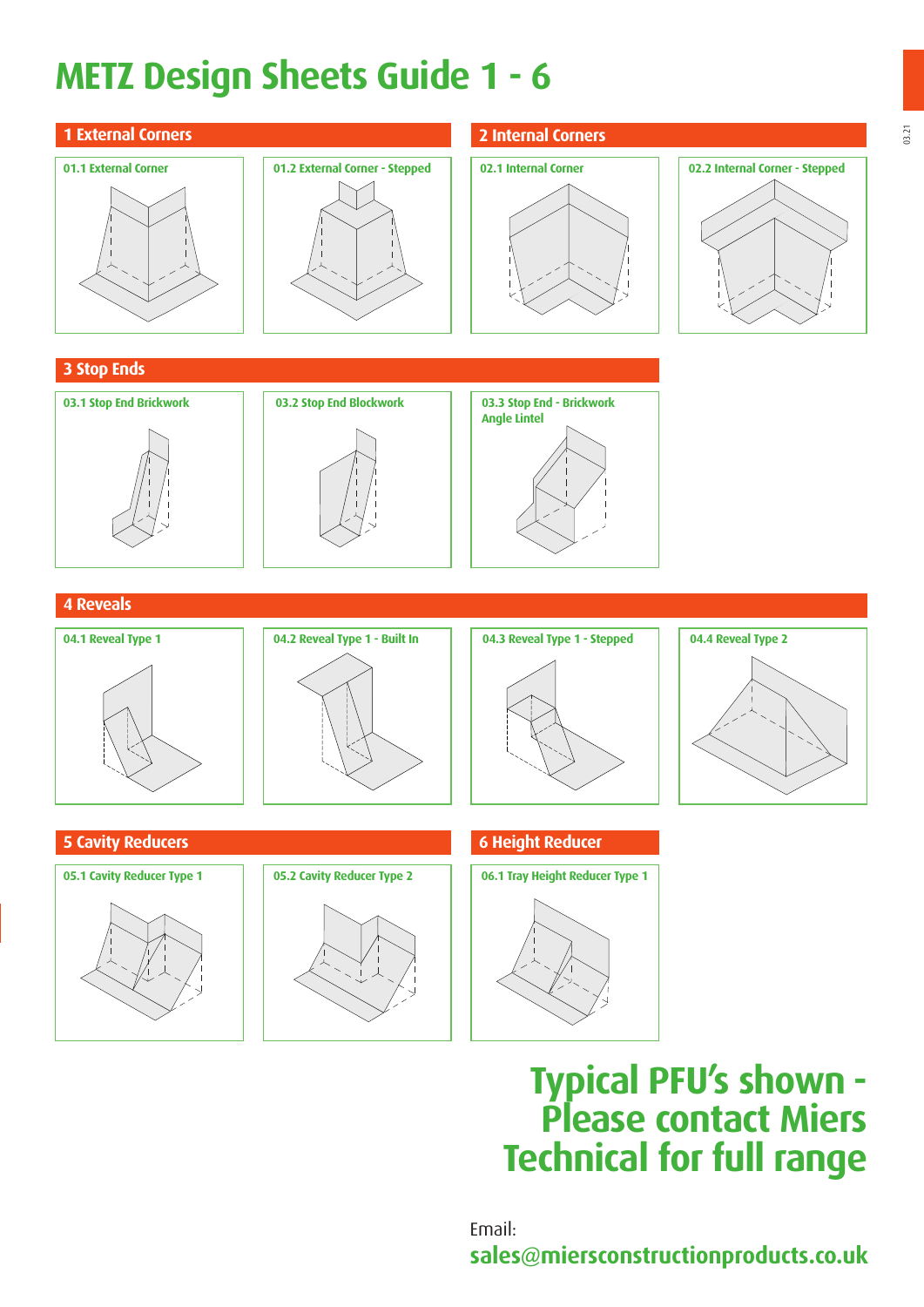## **METZ Design Sheets Guide 7 - 10**

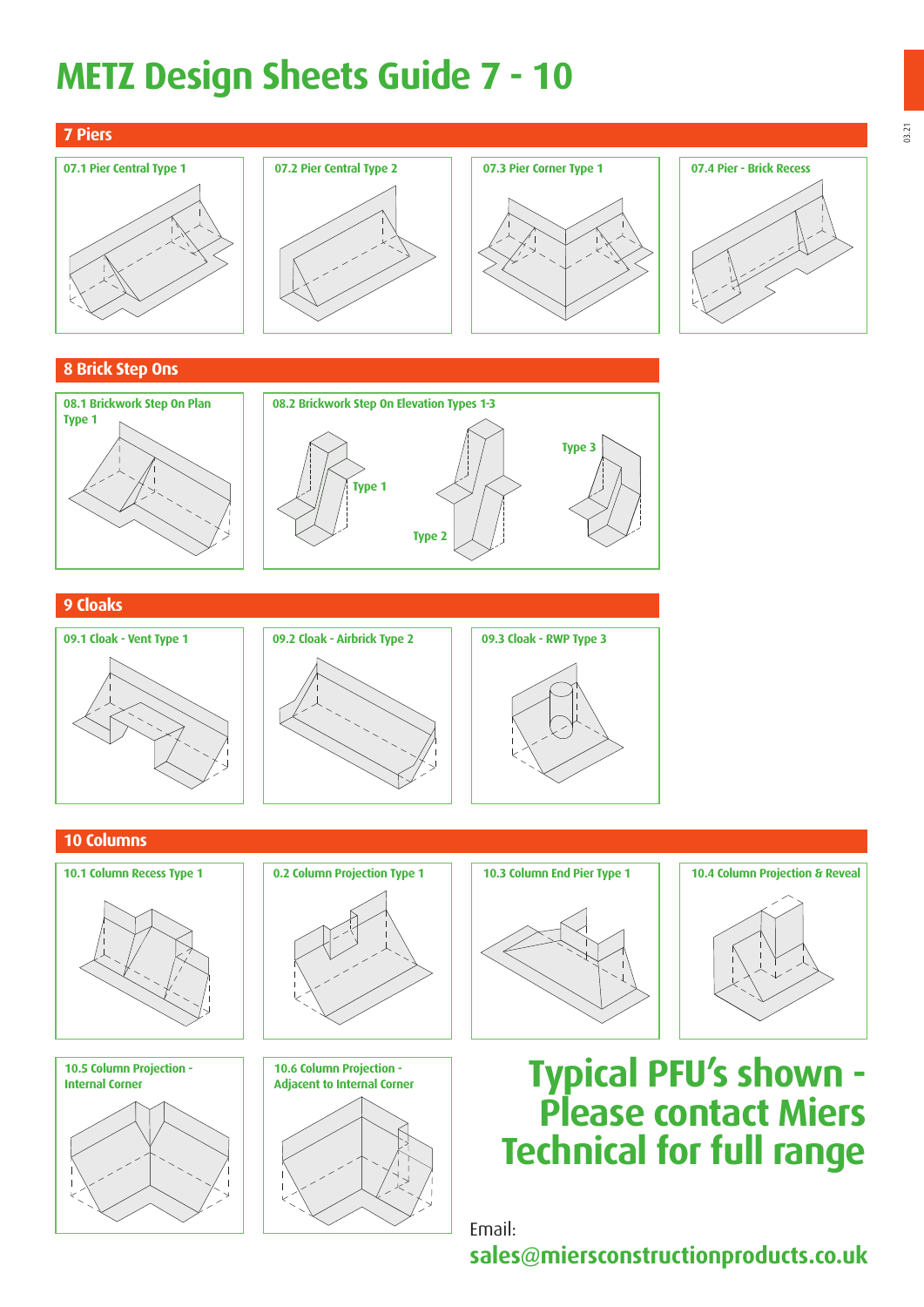# **METZ Cavity Tray Design Sheet: 01.1 External Corner**

To place an order for METZ Non-Combustible External Corner please fill out the form below.

| <b>Customer Name</b>              |     | <b>Date</b> | <b>Project Name</b> |
|-----------------------------------|-----|-------------|---------------------|
|                                   |     |             |                     |
| Site address                      |     |             |                     |
|                                   |     |             |                     |
|                                   |     |             |                     |
|                                   |     |             |                     |
| Post Code                         | Tel | Fax         | Email               |
|                                   |     |             |                     |
| the control of the control of the |     |             |                     |

### **External Corner**



|                                                                                 | <b>External Corner</b>    |        |                         |
|---------------------------------------------------------------------------------|---------------------------|--------|-------------------------|
|                                                                                 | <b>Location Reference</b> |        |                         |
|                                                                                 |                           |        | (Complete if different) |
|                                                                                 | A - Lap (100mm min)       | $A1 =$ | $A2 =$                  |
|                                                                                 | <b>B</b> - Rise           | $B1 =$ | $B2 =$                  |
|                                                                                 | C - Cavity Width          | $C1 =$ | $C2 =$                  |
|                                                                                 | D - Outer (90mm)          | $D1 =$ | $D2 =$                  |
|                                                                                 | E - Corner Angle          | $E =$  |                         |
|                                                                                 | <b>Quantity as drawn</b>  |        |                         |
| Additional / bespoke features can be incorporated, if required please indicate: | <b>Quantity handed</b>    |        |                         |

**• Specific Leg Length(s)**

| Please note External Corners are made to order and are non-returnable |                   |  |  |  |
|-----------------------------------------------------------------------|-------------------|--|--|--|
| Signed                                                                | <b>Print Name</b> |  |  |  |
|                                                                       |                   |  |  |  |
| <b>Position</b>                                                       | <b>Date</b>       |  |  |  |
|                                                                       | 3.21              |  |  |  |

Email: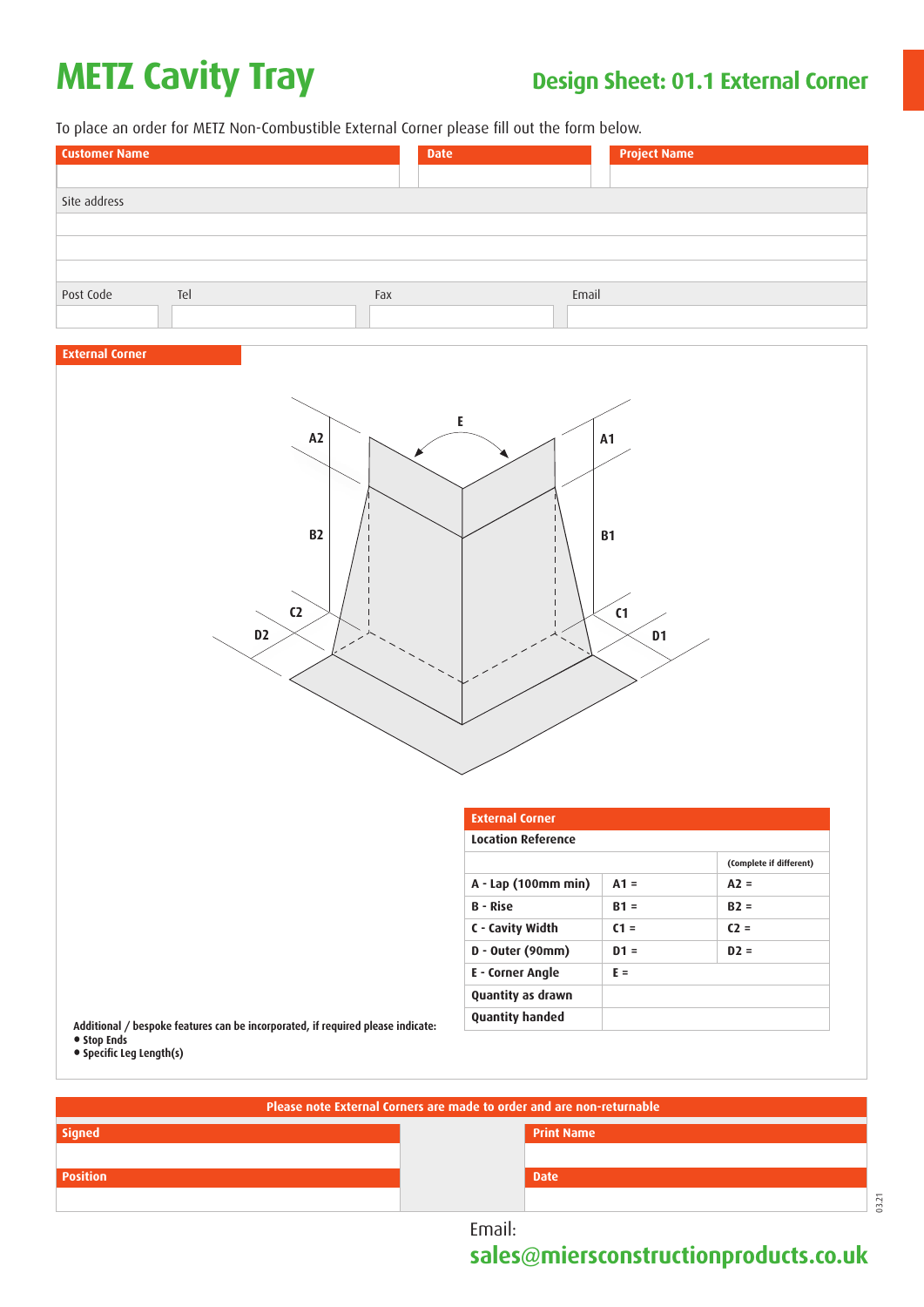## **METZ Cavity Tray Design Sheet: 01.2 External Corner - Stepped**

To place an order for METZ Non-Combustible External Corner - Stepped please fill out the form below.

| <b>Customer Name</b> |     |     | <b>Date</b> |       | <b>Project Name</b> |
|----------------------|-----|-----|-------------|-------|---------------------|
|                      |     |     |             |       |                     |
| Site address         |     |     |             |       |                     |
|                      |     |     |             |       |                     |
|                      |     |     |             |       |                     |
|                      |     |     |             |       |                     |
| Post Code            | Tel | Fax |             | Email |                     |
|                      |     |     |             |       |                     |

### **External Corner - Stepped**



|                                                                                                                            | <b>External Corner - Stepped</b> |        |                         |
|----------------------------------------------------------------------------------------------------------------------------|----------------------------------|--------|-------------------------|
|                                                                                                                            | <b>Location Reference</b>        |        |                         |
|                                                                                                                            |                                  |        | (Complete if different) |
|                                                                                                                            | A - Lap (100mm min)              | $A1 =$ | $A2 =$                  |
|                                                                                                                            | <b>B</b> - Horizontal            | $B1 =$ | $B2 =$                  |
|                                                                                                                            | C - Rise                         | $C1 =$ | $C2 =$                  |
|                                                                                                                            | D - Horizontal                   | $D1 =$ | $D2 =$                  |
|                                                                                                                            | $E -$ Outer (90mm)               | $E1 =$ | $E2 =$                  |
|                                                                                                                            | <b>F</b> - Corner Angle          | $F =$  |                         |
| Additional / bespoke features can be incorporated, if required please indicate:<br>• Stop Ends<br>• Specific Leg Length(s) | <b>Quantity as drawn</b>         |        |                         |
|                                                                                                                            | <b>Quantity handed</b>           |        |                         |

**Signed Position Please note External Corners are made to order and are non-returnable Print Name Date**

Email: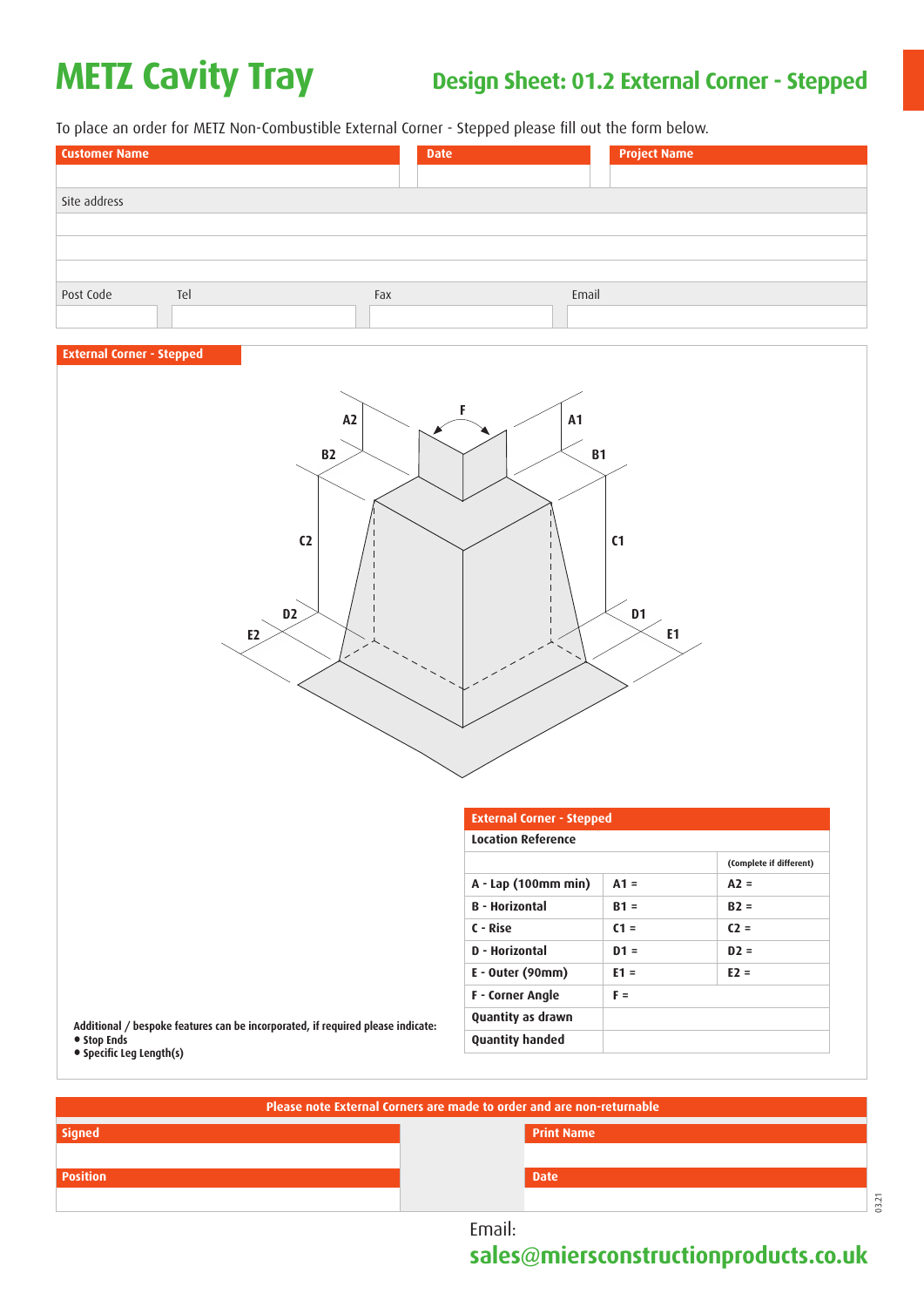# **METZ Cavity Tray** Design Sheet: 02.1 Internal Corner

**Position**

To place an order for METZ Non-Combustible Internal Corner please fill out the form below.



03.21 **Date**

Email: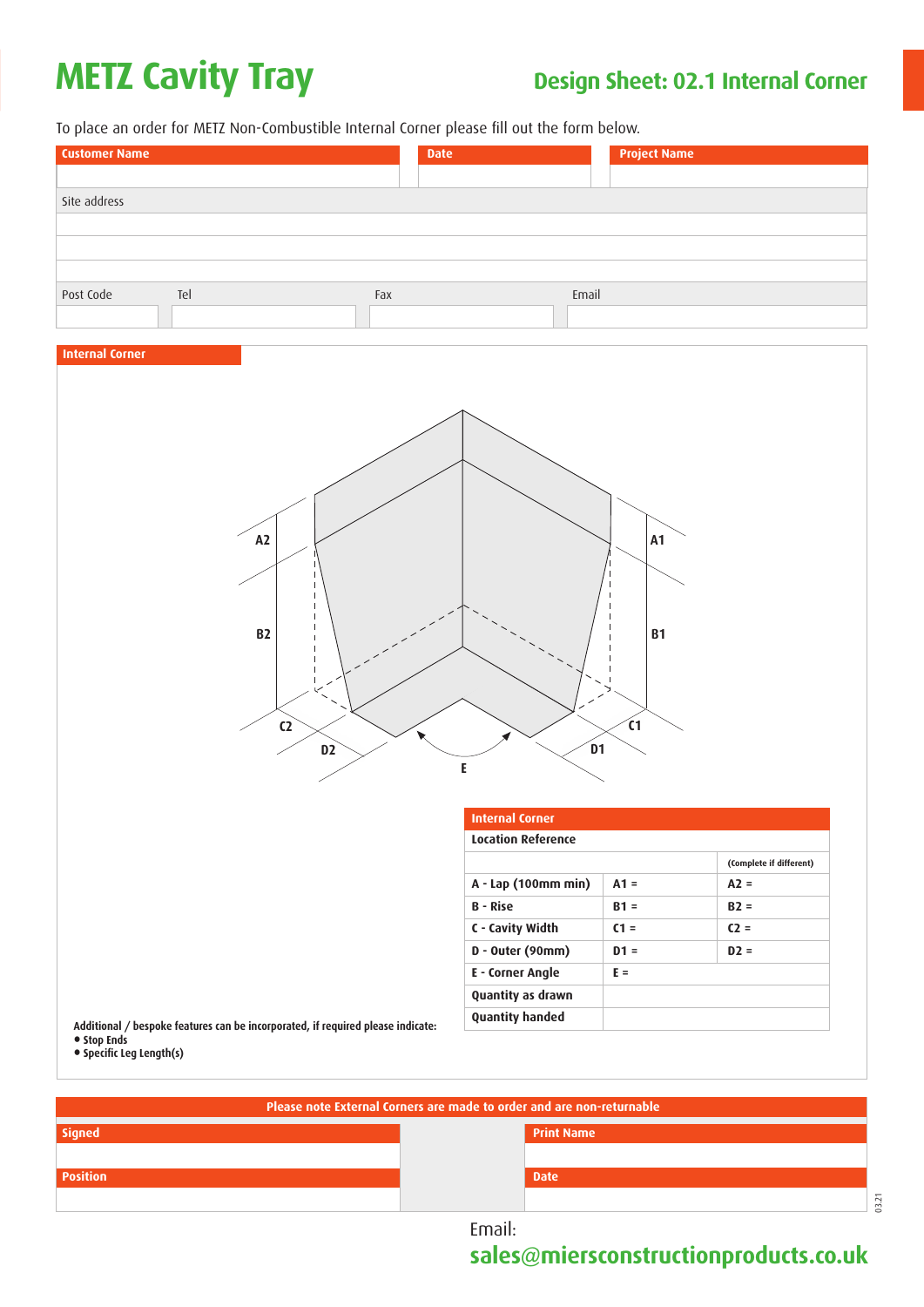## **METZ Cavity Tray Design Sheet: 02.2 Internal Corner - Stepped**

To place an order for METZ Non-Combustible Internal Corner - Stepped please fill out the form below.

| <b>Customer Name</b> |     |     | <b>Date</b> |       | <b>Project Name</b> |
|----------------------|-----|-----|-------------|-------|---------------------|
|                      |     |     |             |       |                     |
| Site address         |     |     |             |       |                     |
|                      |     |     |             |       |                     |
|                      |     |     |             |       |                     |
|                      |     |     |             |       |                     |
| Post Code            | Tel | Fax |             | Email |                     |
|                      |     |     |             |       |                     |

### **Internal Corner - Stepped**



|                                                                                                                            | <b>Internal Corner - Stepped</b> |        |                         |  |
|----------------------------------------------------------------------------------------------------------------------------|----------------------------------|--------|-------------------------|--|
|                                                                                                                            | <b>Location Reference</b>        |        |                         |  |
|                                                                                                                            |                                  |        | (Complete if different) |  |
|                                                                                                                            | A - Lap (100mm min)              | $A1 =$ | $A2 =$                  |  |
|                                                                                                                            | <b>B</b> - Horizontal            | $B1 =$ | $B2 =$                  |  |
|                                                                                                                            | C - Rise                         | $C1 =$ | $C2 =$                  |  |
|                                                                                                                            | D - Horizontal                   | $D1 =$ | $D2 =$                  |  |
|                                                                                                                            | $E -$ Outer (90mm)               | $E1 =$ | $E2 =$                  |  |
|                                                                                                                            | <b>F</b> - Corner Angle          | $F =$  |                         |  |
| Additional / bespoke features can be incorporated, if required please indicate:<br>• Stop Ends<br>• Specific Leg Length(s) | <b>Quantity as drawn</b>         |        |                         |  |
|                                                                                                                            | <b>Quantity handed</b>           |        |                         |  |

| Please note External Corners are made to order and are non-returnable |             |  |  |  |
|-----------------------------------------------------------------------|-------------|--|--|--|
| Signed<br><b>Print Name</b>                                           |             |  |  |  |
|                                                                       |             |  |  |  |
| <b>Position</b>                                                       | <b>Date</b> |  |  |  |
|                                                                       | $\sim$      |  |  |  |

Email: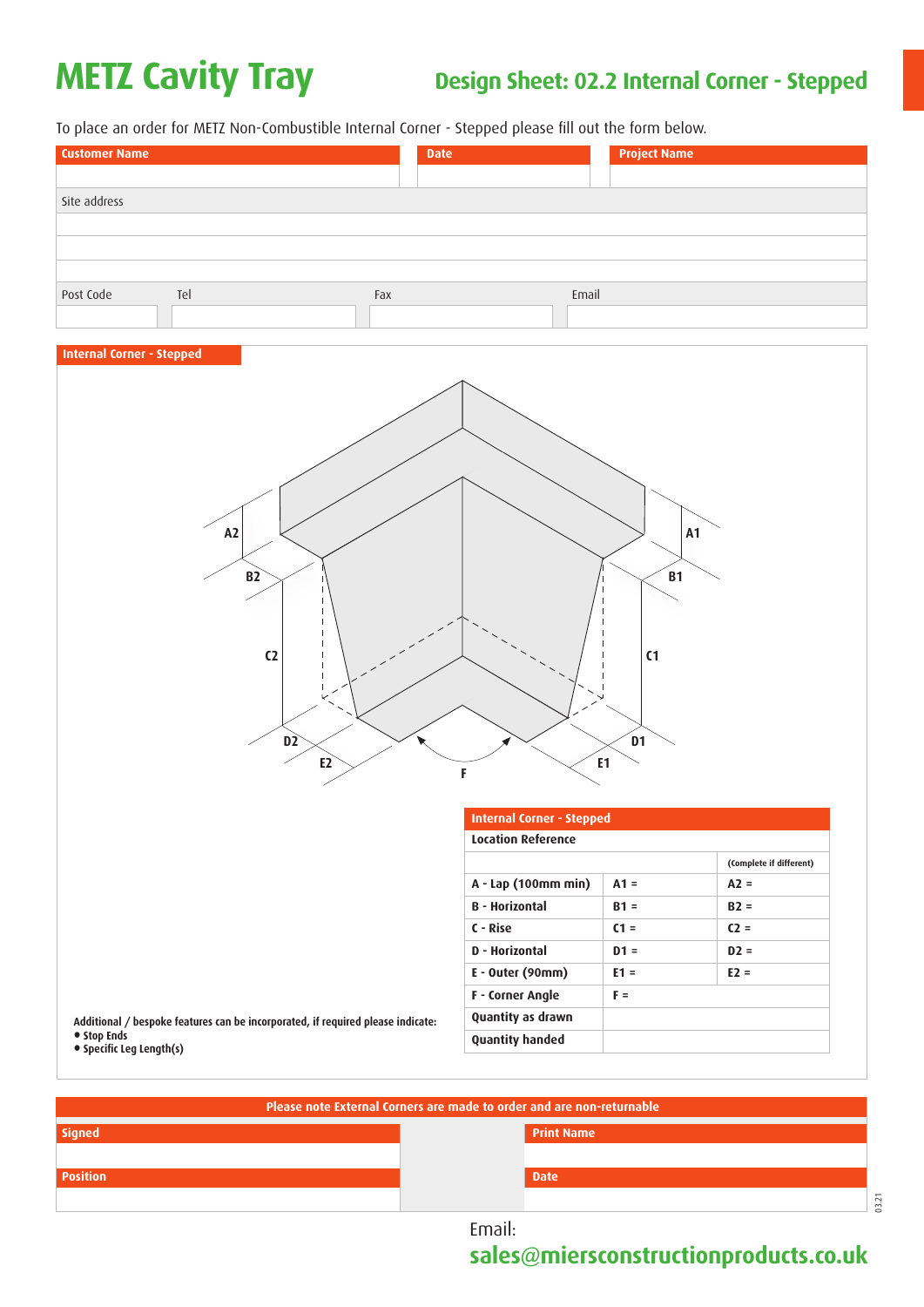# **METZ Cavity Tray Design Sheet: 03.1 Stop End Brickwork**

To place an order for METZ Non-Combustible Stop End - Brickwork please fill out the form below.

| <b>Customer Name</b> |     |     | <b>Date</b> |       | <b>Project Name</b> |
|----------------------|-----|-----|-------------|-------|---------------------|
|                      |     |     |             |       |                     |
| Site address         |     |     |             |       |                     |
|                      |     |     |             |       |                     |
|                      |     |     |             |       |                     |
|                      |     |     |             |       |                     |
| Post Code            | Tel | Fax |             | Email |                     |
|                      |     |     |             |       |                     |

### **Stop End - Brickwork**



**• Specific Leg Length(s)**

| Please note External Corners are made to order and are non-returnable |                   |  |  |
|-----------------------------------------------------------------------|-------------------|--|--|
| Signed                                                                | <b>Print Name</b> |  |  |
|                                                                       |                   |  |  |
| <b>Position</b>                                                       | <b>Date</b>       |  |  |
|                                                                       | 3.21              |  |  |

Email: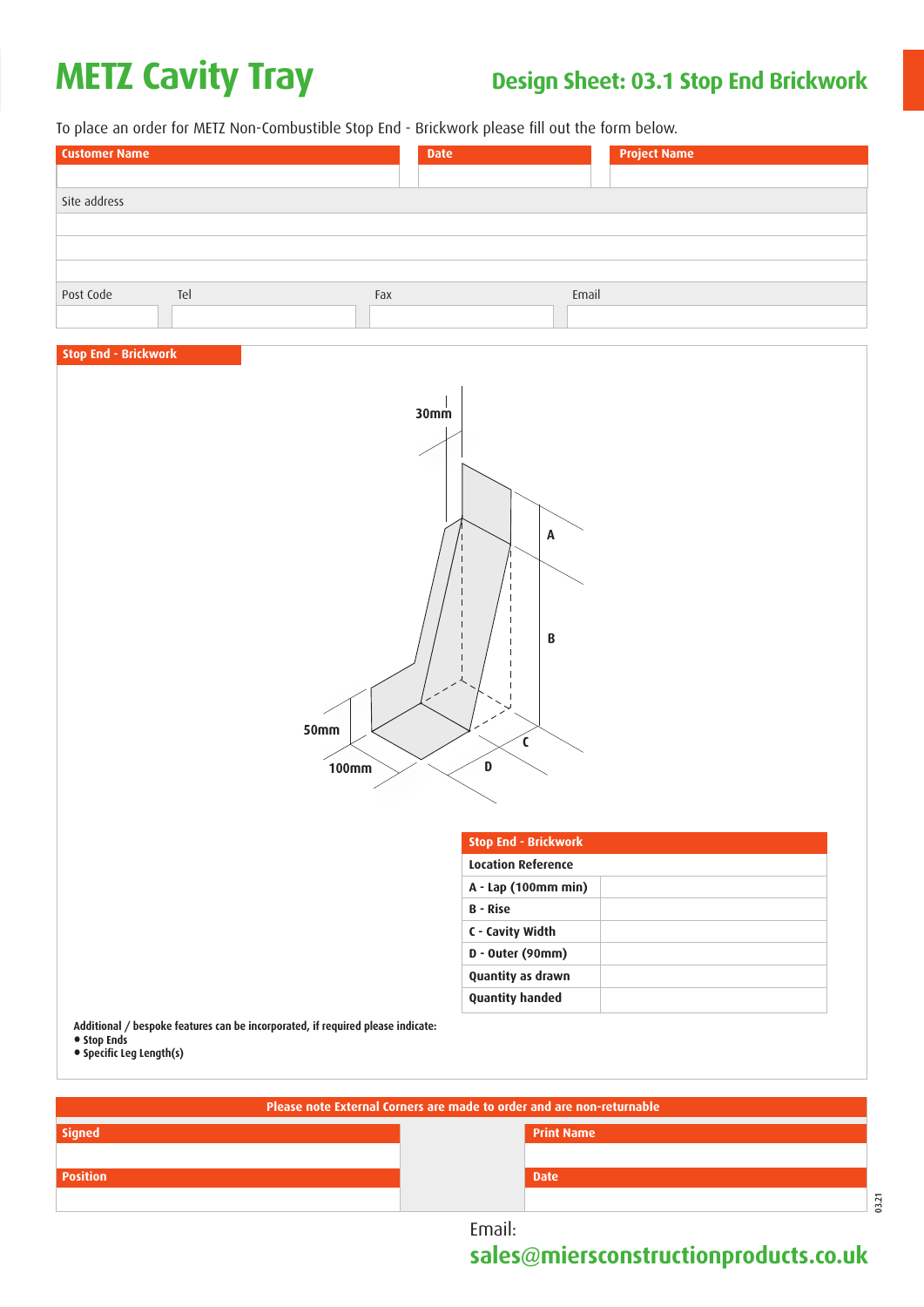## **METZ Cavity Tray Design Sheet: 03.2 Stop End Blockwork**

To place an order for METZ Non-Combustible Stop End - Blockwork please fill out the form below.

| <b>Customer Name</b> |     |     | <b>Date</b> |       | <b>Project Name</b> |
|----------------------|-----|-----|-------------|-------|---------------------|
|                      |     |     |             |       |                     |
| Site address         |     |     |             |       |                     |
|                      |     |     |             |       |                     |
|                      |     |     |             |       |                     |
|                      |     |     |             |       |                     |
| Post Code            | Tel | Fax |             | Email |                     |
|                      |     |     |             |       |                     |

### **Stop End - Blockwork**



| <b>Stop End - Blockwork</b> |  |
|-----------------------------|--|
| <b>Location Reference</b>   |  |
| A - Lap (100mm min)         |  |
| <b>B</b> - Rise             |  |
| C - Cavity Width            |  |
| D - Outer (90mm)            |  |
| Quantity as drawn           |  |
| <b>Quantity handed</b>      |  |

**Additional / bespoke features can be incorporated, if required please indicate:**

**• Stop Ends • Specific Leg Length(s)**

| Please note External Corners are made to order and are non-returnable |                   |
|-----------------------------------------------------------------------|-------------------|
| <b>Signed</b>                                                         | <b>Print Name</b> |
|                                                                       |                   |
|                                                                       |                   |
| <b>Position</b>                                                       | <b>Date</b>       |
|                                                                       |                   |
|                                                                       |                   |

Email:

**sales@miersconstructionproducts.co.uk**

03.21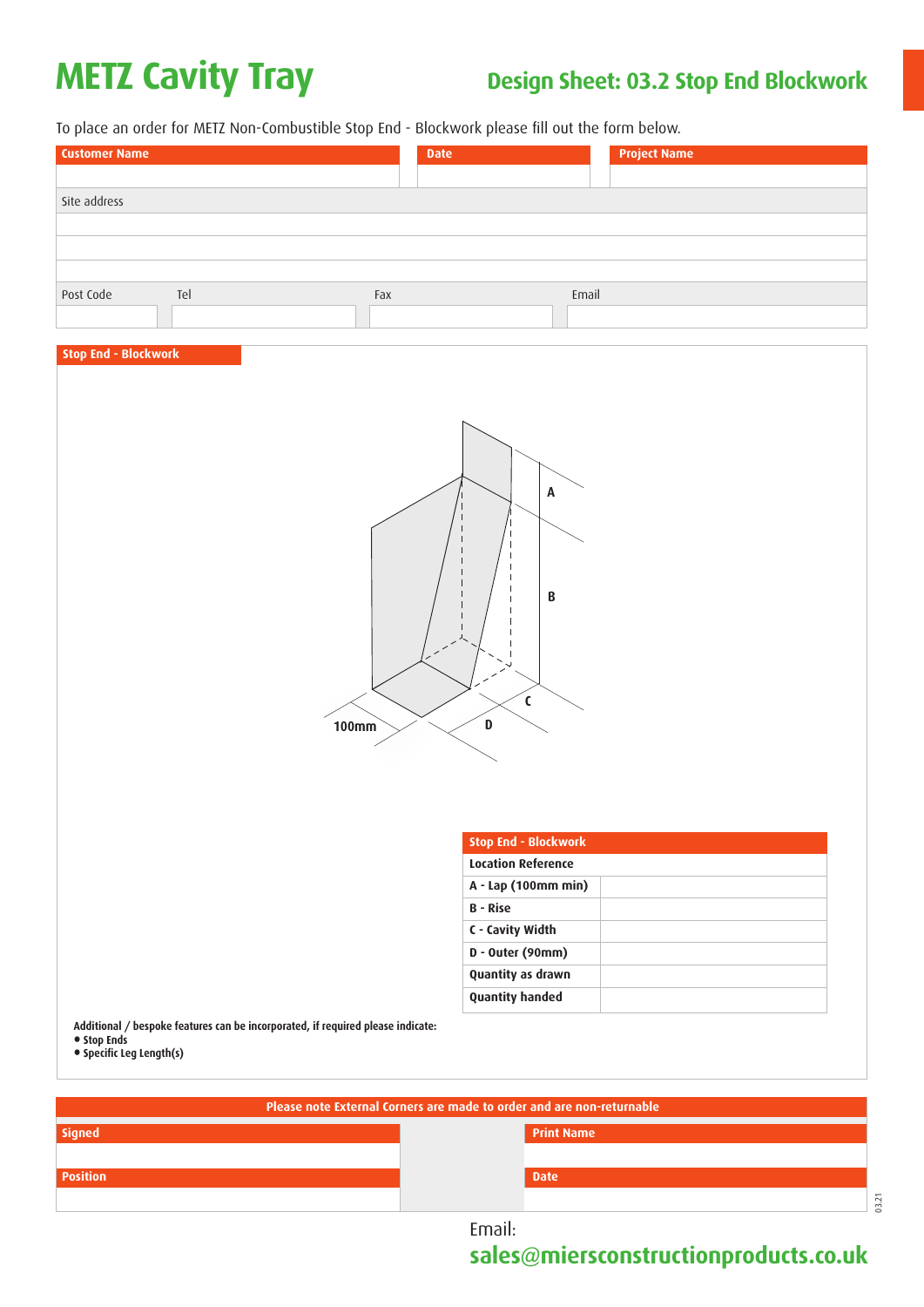### **METZ Cavity Tray Design Sheet: 03.3 Stop End - Brickwork Angle Lintel**

To place an order for METZ Non-Combustible Stop End - Brickwork Angle Lintel please fill out the form below.

| <b>Customer Name</b> |     |     | <b>Date</b> |       | <b>Project Name</b> |
|----------------------|-----|-----|-------------|-------|---------------------|
|                      |     |     |             |       |                     |
| Site address         |     |     |             |       |                     |
|                      |     |     |             |       |                     |
|                      |     |     |             |       |                     |
|                      |     |     |             |       |                     |
| Post Code            | Tel | Fax |             | Email |                     |
|                      |     |     |             |       |                     |

### **Stop End - Brickkwork Angle Lintel**



| <b>Stop End - Brickwork Angle Lintel</b> |  |
|------------------------------------------|--|
| <b>Location Reference</b>                |  |
| A - Lap (100mm min)                      |  |
| <b>B</b> - Rise                          |  |
| C - Cavity Width                         |  |
| D - Outer (90mm)                         |  |
| <b>E</b> - Lintel Upstand Clearance      |  |
| <b>Quantity as drawn</b>                 |  |
| <b>Quantity handed</b>                   |  |
|                                          |  |

**Additional / be • Stop Ends** 

**• Specific Leg Length(s)**

| Please note External Corners are made to order and are non-returnable |                   |  |
|-----------------------------------------------------------------------|-------------------|--|
| Signed <sup>1</sup>                                                   | <b>Print Name</b> |  |
|                                                                       |                   |  |
| <b>Position</b>                                                       | <b>Date</b>       |  |
|                                                                       | $\sim$<br>$\sim$  |  |

Email: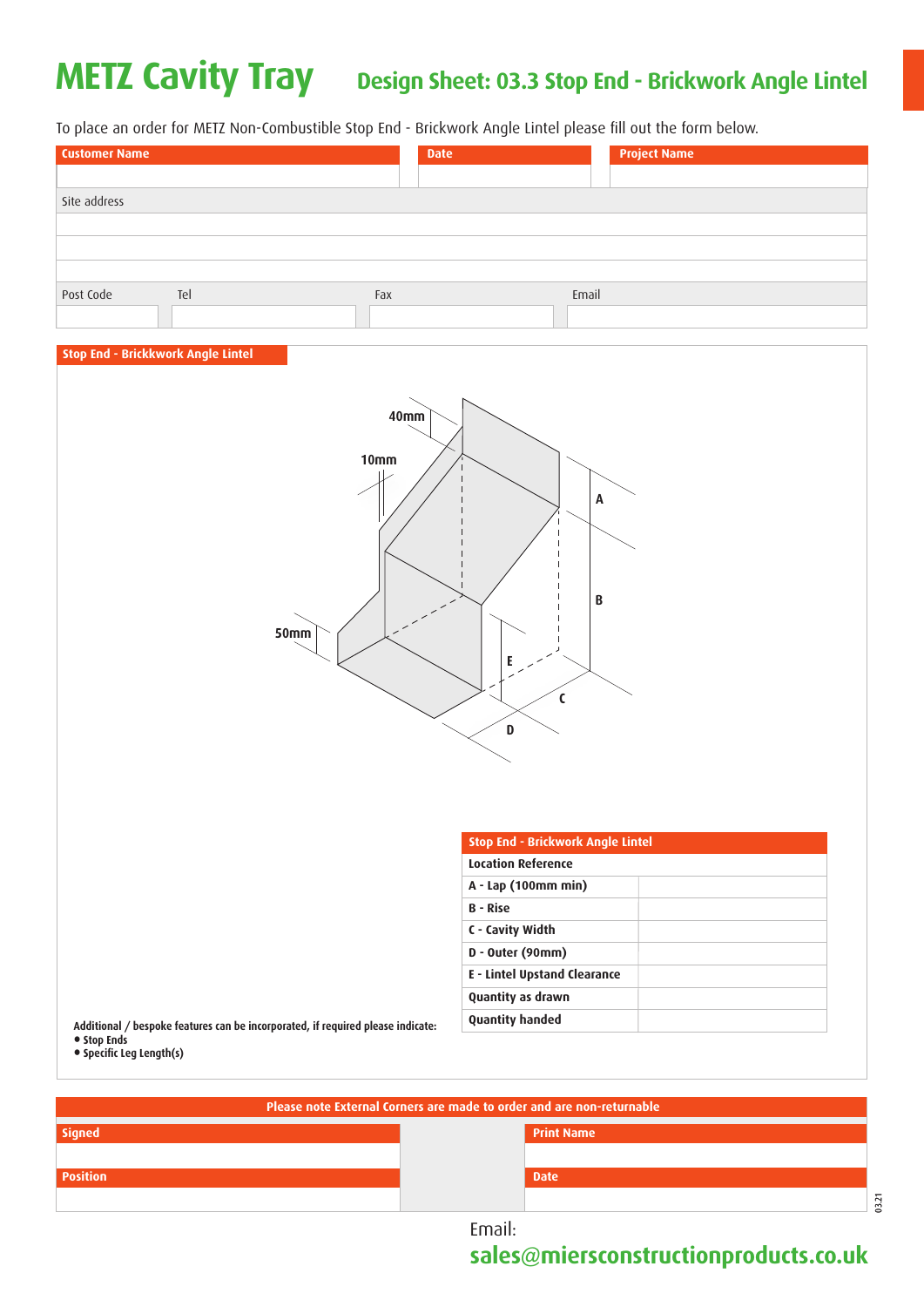# **METZ Cavity Tray Design Sheet: 04.1 Reveal Type 1**

To place an order for METZ Non-Combustible Reveal Type 1 please fill out the form below.

| To place an order for METZ Non-Combustible Reveal Type 1 please fill out the form below.<br><b>Customer Name</b><br><b>Date</b> | <b>Project Name</b>                    |
|---------------------------------------------------------------------------------------------------------------------------------|----------------------------------------|
|                                                                                                                                 |                                        |
| Site address                                                                                                                    |                                        |
|                                                                                                                                 |                                        |
|                                                                                                                                 |                                        |
|                                                                                                                                 |                                        |
| Post Code<br>Tel<br>$Fax$                                                                                                       | Email                                  |
|                                                                                                                                 |                                        |
|                                                                                                                                 |                                        |
| <b>Reveal Type 1</b>                                                                                                            |                                        |
|                                                                                                                                 |                                        |
|                                                                                                                                 |                                        |
|                                                                                                                                 |                                        |
|                                                                                                                                 |                                        |
|                                                                                                                                 |                                        |
|                                                                                                                                 |                                        |
|                                                                                                                                 |                                        |
| $\pmb{\mathsf{A}}$                                                                                                              |                                        |
|                                                                                                                                 |                                        |
|                                                                                                                                 |                                        |
| $\pmb B$                                                                                                                        |                                        |
|                                                                                                                                 |                                        |
|                                                                                                                                 |                                        |
|                                                                                                                                 |                                        |
| C                                                                                                                               | F                                      |
|                                                                                                                                 |                                        |
| D                                                                                                                               | E                                      |
|                                                                                                                                 |                                        |
|                                                                                                                                 |                                        |
|                                                                                                                                 |                                        |
|                                                                                                                                 |                                        |
|                                                                                                                                 | <b>Reveal Type 1</b>                   |
|                                                                                                                                 | <b>Location Reference</b>              |
|                                                                                                                                 | A - Lap (100mm min)<br><b>B</b> - Rise |
|                                                                                                                                 |                                        |
|                                                                                                                                 | C - Cavity Width                       |
|                                                                                                                                 | D - Outer (90mm)                       |
|                                                                                                                                 | E<br>F                                 |
|                                                                                                                                 | Quantity as drawn                      |
| Additional / bespoke features can be incorporated, if required please indicate:<br>• Stop Ends                                  |                                        |
| • Specific Leg Length(s)                                                                                                        | <b>Quantity handed</b>                 |

| Please note External Corners are made to order and are non-returnable |                   |  |
|-----------------------------------------------------------------------|-------------------|--|
| <b>Signed</b>                                                         | <b>Print Name</b> |  |
|                                                                       |                   |  |
| <b>Position</b>                                                       | <b>Date</b>       |  |
|                                                                       | $\sim$            |  |

Email: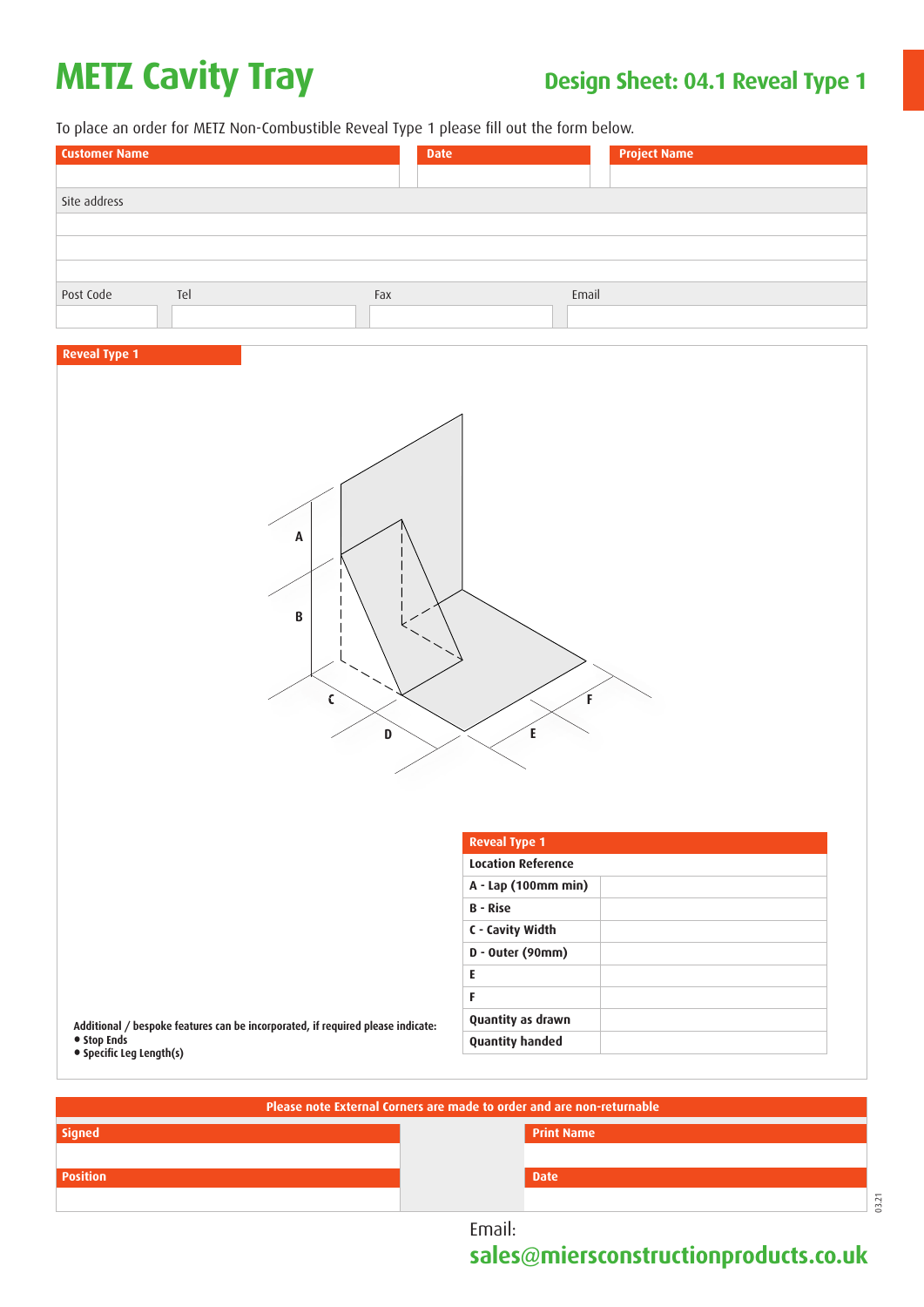## **METZ Cavity Tray** Design Sheet: 05.1 Cavity Reducer Type 1

To place an order for METZ Non-Combustible Cavity Reducer Type 1 please fill out the form below.

| <b>Customer Name</b>         |     | <b>Date</b> | <b>Project Name</b> |
|------------------------------|-----|-------------|---------------------|
|                              |     |             |                     |
| Site address                 |     |             |                     |
|                              |     |             |                     |
|                              |     |             |                     |
|                              |     |             |                     |
| Post Code                    | Tel | Fax         | Email               |
|                              |     |             |                     |
|                              |     |             |                     |
| <b>Cavity Reducer Type 1</b> |     |             |                     |



|                                                                                 | <b>Cavity Reducer Type 1</b> |        |        |
|---------------------------------------------------------------------------------|------------------------------|--------|--------|
|                                                                                 | <b>Location Reference</b>    |        |        |
|                                                                                 | A - Lap (100mm min)          | $A1 =$ | $A2 =$ |
|                                                                                 | <b>B</b> - Rise              | $B1 =$ | $B2 =$ |
|                                                                                 | C - Cavity Width             | $C1 =$ | $C2 =$ |
|                                                                                 | D - Outer (90mm)             | $D1 =$ | $D2 =$ |
|                                                                                 | E - Cavity Step              |        |        |
|                                                                                 | $F1 - Leg1$                  |        |        |
|                                                                                 | $F2 - Leg2$                  |        |        |
| Additional / bespoke features can be incorporated, if required please indicate: | <b>Quantity as drawn</b>     |        |        |
| • Stop Ends<br>• Specific Leg Length(s)                                         | <b>Quantity handed</b>       |        |        |

**Signed Position Please note External Corners are made to order and are non-returnable Print Name Date**

Email: